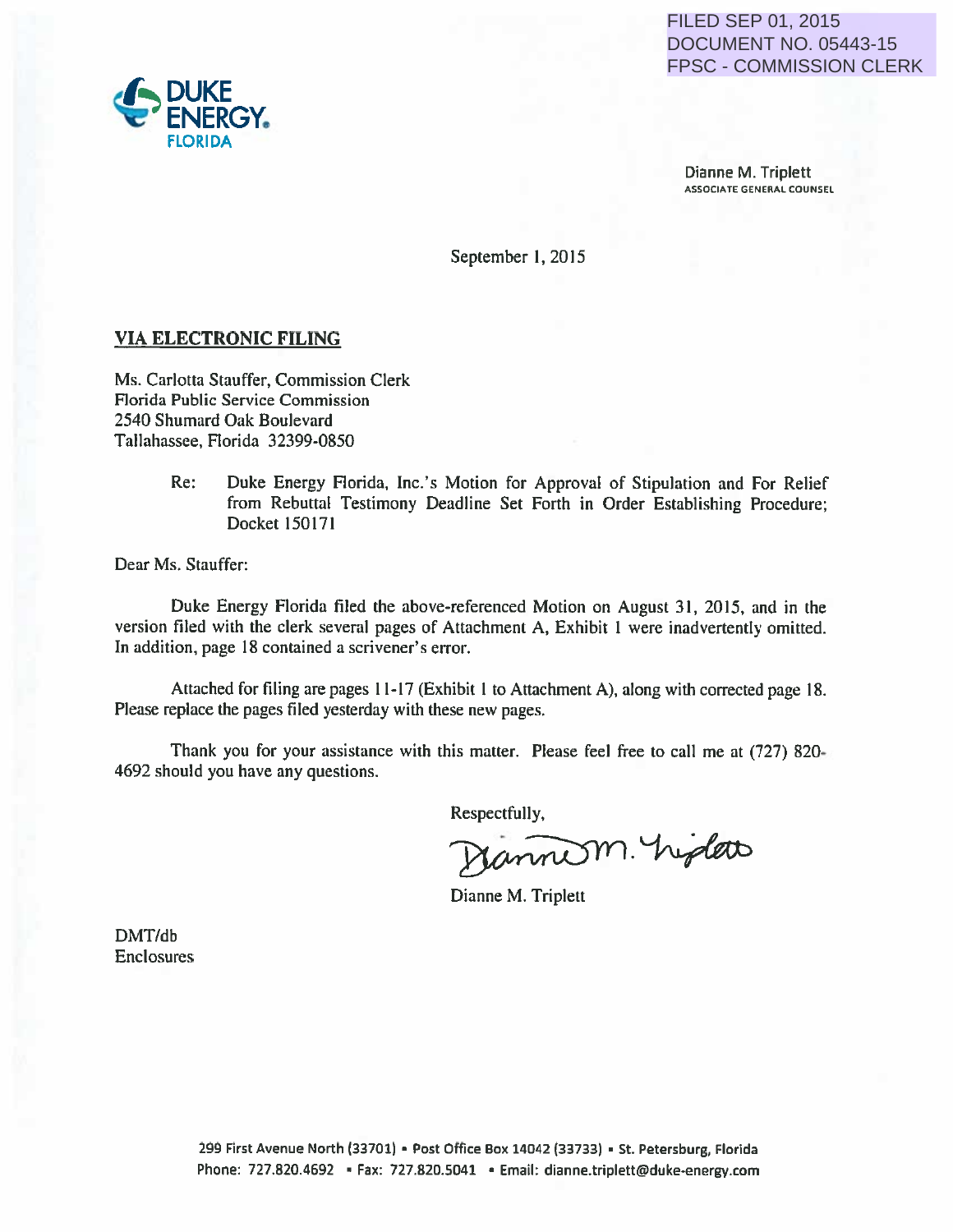### Exhibit 1

Docket Na. Witness Divier Eshibit No. (MO-2) Revised 8/31/15 Page 1 of 1

#### **Ouke Energy Florida**

RRSSA Exhibit 10 Tempfata Populated

Template for Calculation of the CR3 Regulatory Asset Value and Revenue Requirement Portlan Subject to Cap Only (Eacludes Ory Cask Storage Component) (5 thousands)

|                     |                                                                                                              |                         | (A)                                            | [ <sub>B</sub> ]                               | $\overline{1}$                           | $\{D\}$                              | (E)                             |
|---------------------|--------------------------------------------------------------------------------------------------------------|-------------------------|------------------------------------------------|------------------------------------------------|------------------------------------------|--------------------------------------|---------------------------------|
| $\mathbf{1}$        | Lin <u>e No. Pre or Post Retirement Component Classification</u>                                             | category                | <b>Historical</b><br><b>Balance</b><br>Dec '12 | <b>Historical</b><br>Activity<br>Jan'13-Apr'15 | Attual<br>Balanca<br>Apr <sup>1</sup> 15 | Projected<br>Activity<br>May-Dec '15 | Projected<br>Balance<br>Dec '15 |
| $\mathbf{z}$<br>3   | <b>Electric Plant in Service</b><br>Less Accumulated Depreciation                                            | $\overline{\mathbf{a}}$ | \$840,360                                      | (511, 649)                                     | <b>SB28,711</b>                          |                                      | 5828,711                        |
| Æ<br>s              | Net plant balance                                                                                            | ь<br>fallout            | 431,752<br>408,608                             | (8.346)<br>(1, 303)                            | 423,406<br>405,305                       |                                      | 423,406<br>405.305              |
| 6                   | <b>Write-Down</b><br>Construction Work in Progress (CWIP)                                                    | b                       |                                                | (295,000)                                      | (295,000)                                | (15,000)                             | (310,000)                       |
| 7.<br>A             | Steam Generator Replacement (SGR) Project<br>Delam Repair Project                                            | ă.                      | 369,915                                        | [9, 695]                                       | 360,220                                  |                                      | 360.220                         |
| 9                   | License Amendment Request (LAR)                                                                              | 'n.<br>h                | 165,500<br>18,832                              | 1,764<br>720                                   | 167,264                                  |                                      | 167,264                         |
| 10<br>11            | Dry Cask Storage<br>Fakuthima                                                                                | d                       | n/a                                            | n/a                                            | 19.552<br>n/a                            |                                      | 19,552<br>n/a                   |
| 12                  | <b>Building Stabilization Project</b>                                                                        | d<br>$\mathbf c$        | 1,553                                          | 940<br>23.640                                  | 2.493<br>23,640                          |                                      | 2.493                           |
| 13<br>14            | Other - CWIP<br>Nuclear Fuel Inventories                                                                     | d                       | 45,826                                         | 7.388                                          | 53,214                                   |                                      | 23,640<br>53,214                |
| 15                  | <b>Nuclear Materials and Supplies Inventories</b>                                                            | a<br>а                  | 243,564<br>49,055                              | 11,968<br>1,168                                | 255.532<br>50.123                        | (119, 363)                           | 136,169                         |
| 16<br>$\mathbf{17}$ | Deferred expenses<br>Comulative AFUDC (6.00%)                                                                | e                       | 8.373                                          | 86.087                                         | 94,460                                   |                                      | 50.223<br>54,460                |
| 18                  | Cost of Removal Reg Asset - CR3 Portion (Order No. PSC 10-0398 5 EI)                                         | fallout<br>ъ            | 18,500                                         | 140,890<br>88.969                              | 140,890<br>107,469                       | 32,115                               | 173,005<br>107,469              |
| 19<br>20            | <b>Total CR3 Regulatory Asset</b><br>Rale of Return (Settlement Agreement Exhibit 3-6% grossed up for taxes) | fallout<br>ы            | 51,329,726                                     |                                                | 555.535 51,385,261                       | 15102.2481                           | \$1,283,012                     |
| 21<br>22            | Return                                                                                                       | 缶                       |                                                |                                                |                                          |                                      | a.12%<br>5104.181               |
| 23                  | Amortization expense (20 years)<br>Total revenue requirement                                                 | ь<br>fallout            |                                                |                                                |                                          |                                      | 564,151<br>5168.331             |

gategory

The Intervenor Parties fully and forever wa ve, release ducharge and otherwise entinguish any and all of their rights to contest OEF's right to recover these costs a except that the Interventor Parties retain the right to challenge whether DEF took reasonable and prudent actions to minimize the future CR3 Regulatory Asset value of the fightiary 5, 2013 and to sell or otherwise salvage assets after February 5, 2013 that would otherwise be included in the CR3 Regulatory Asset.<br>Their February 5, 2013 and to sell or otherwise salvage assets after Feb

The Intervenor Parties fully and forever walve, release idscharge and otherwise estinguish any and all af their rights to contest DEF's right to recover these costs. 'n

The intervenor Parties fully and forever waive, release, discharge and otherwise estingulshiany and a Lof their rights to contest DEF's right to recover costs incurred by  $\mathbf{c}$ the Company before February 5, 2013 The intervenor Parties retain the right to challenge the prudence of any costs incurred after and applicable to the period after February 5, 2013 that are submitted for recovery by the Company

The Intervenor Parties retain the right to challenge the prudence of any costs submitted for recovery by the Company  $\mathbf{d}$ 

The Intervenor Parties retain the right to verify that the Company has complied with paragraph Sh of the Revised and Restated Settlement Agreement.  $\mathbf{c}$ 

Note - Une 17 of this exhibit reflects the impact of the calculation presented on line 5 of exhibit 11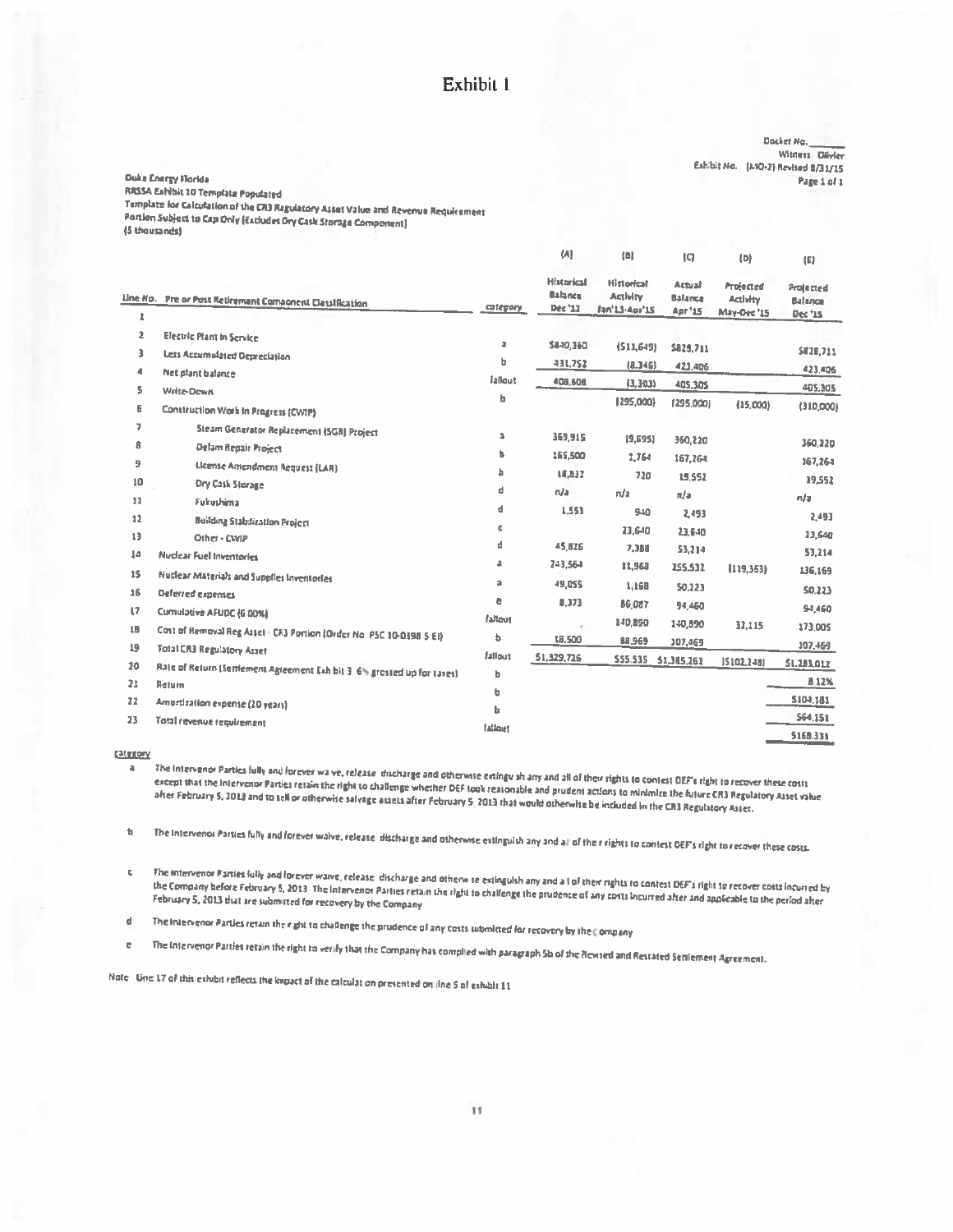Docket No. Witness: Olivier Exhibit No. (MO-4) Revised 8/31/15 Page 1 of 6

## **Duke Energy Florida**

**Rate Schedules** 

Development of Unbilled Revenue @ Present Rates and Summary of Total Present and Proposed Class Revenue

| I Utal<br>Demand and                                                                                                                                                                                                                                                                                                                                                                                                                                                                                             | Total<br>Class<br>Revenue  |
|------------------------------------------------------------------------------------------------------------------------------------------------------------------------------------------------------------------------------------------------------------------------------------------------------------------------------------------------------------------------------------------------------------------------------------------------------------------------------------------------------------------|----------------------------|
| Demand<br>Tota <sup>1</sup><br>Demand<br>Energy<br>Base Rate<br>and<br>Base<br>and<br>Total<br>Revenue<br>Increase at<br><b>Biled</b><br>Customer<br>Energy<br>Revenue<br><b>Energy</b><br><b>Unbilled</b><br><b>Unb Red</b><br><b>Class</b><br>Including<br>Uniform<br>Rate<br>Sales<br>Charge<br>Charge<br>Billed<br>Charge<br><b>Sales</b><br>Revenue<br>Ravenue<br>Unbilled<br>Percent<br>Schedule<br>Lne<br>(MWH)<br>(5000)<br>(5000)<br>(5000)<br>(S/MWH)<br>(MWH)<br>(5000)<br>(5000)<br>(5000)<br>(5000) | with<br>Increase<br>(5000) |
| 9.96%<br>Nc.<br>۰<br>$\bullet\bullet$<br>$^{+0}$<br>$(2) + (3)$<br>(3) / (1)<br>68<br>$(5) \times (6)$<br>$(4) + (7)$<br>$(3) + (7)$<br>$(9) \times \%$                                                                                                                                                                                                                                                                                                                                                          | $(8) + (10)$               |
| <b>RS-1</b><br>19,495,155<br>\$160,832<br>\$1,052,389<br>\$1 213,222<br>\$5398<br>104,986<br>\$5,667<br>\$1,218,889<br>\$1,058,057<br>\$105.423                                                                                                                                                                                                                                                                                                                                                                  | \$1,324,313                |
| $\overline{2}$<br>$GS-1$<br>1588.204<br>17,096<br>84,921<br>102,017<br>53.47<br>7,215<br>386<br>102 403<br>85 307<br>8,500                                                                                                                                                                                                                                                                                                                                                                                       | 110 903                    |
| $GS-2$<br>3.<br>165,610<br>1872<br>3,391<br>5.262<br>2047<br>842<br>17<br>5 2 8 0<br>3,408                                                                                                                                                                                                                                                                                                                                                                                                                       | 340<br>5619                |
| GSD-1<br>4.<br>14 4 13 009<br>8906<br>476 447<br>485,353<br>33 06<br>65 304<br>2,159<br>487,512<br>478,606<br>47,688                                                                                                                                                                                                                                                                                                                                                                                             | 535 200                    |
| 5.<br>CS-1, CS-2, CS-3<br>119,488<br>5<br>3,472<br>3,477<br>29 05<br>305<br>9<br>3,485<br>3480                                                                                                                                                                                                                                                                                                                                                                                                                   | 347<br>3,832               |
| IS-1, IS-2 IS-3<br>6.<br>1,840.259<br>606<br>44,533<br>45,140<br>24 20<br>5 1 7 5<br>125<br>45,265<br>44,659<br>4,450                                                                                                                                                                                                                                                                                                                                                                                            | 49,715                     |
| <b>SS-1</b><br>7.<br>20 18 5<br>25<br>993<br>1.018<br>49 20<br>66<br>з<br>1,021<br>996                                                                                                                                                                                                                                                                                                                                                                                                                           | 99<br>1,120                |
| $SS-2$<br>8.<br>177.394<br>18<br>5,247<br>5 2 64<br>29 58<br>470<br>14<br>5,278<br>5,261                                                                                                                                                                                                                                                                                                                                                                                                                         | 524<br>5,602               |
| 9<br>$SS-3$<br>3.520<br>468<br>469<br>13297<br>13<br>$\overline{2}$<br>471<br>470                                                                                                                                                                                                                                                                                                                                                                                                                                | 47<br>517                  |
| 10<br>$LS-1$<br>385.378<br>0<br>9.138<br>9.138<br>2371<br>1.478<br>35<br>9,173<br>9,173<br>11                                                                                                                                                                                                                                                                                                                                                                                                                    | 914<br>10,087              |
| <b>TOTAL</b><br>38,208,203<br>\$189,360<br>\$1,681,000<br>\$1,870,360<br>185,854<br>58,417<br>\$1,878,777<br>\$1,689,417<br>\$166,331<br>12                                                                                                                                                                                                                                                                                                                                                                      | \$2 047,108                |

13 \* Based on 2016 MWH sales forecast in 2015 Ten Year Site P.an used in NCRC May 1, 2015 projection Fling

"Based on revenue forecast consistent with 2016 MWH sales forecast in 2015 Ten Year S to Plan used in NCRC May 1, 2015 projection filing  $14\,$  $\frac{15}{16}$ 

| - 14<br>17<br>18           | 15e Recovery of the CR3 Regulatory Asset:                                                      |                                                         |                                         | \$168.331                                               |
|----------------------------|------------------------------------------------------------------------------------------------|---------------------------------------------------------|-----------------------------------------|---------------------------------------------------------|
| 19<br>20<br>21<br>22<br>23 | Residential 1st Tier Rate Impact:<br>Cust Chame<br><b>Energy Charge</b><br><b>Total Charge</b> | Current<br>(S/mwh)<br><b>S8.76</b><br>S49.74<br>\$58.50 | Increase<br>(S/mwh)<br>\$4.96<br>\$4.96 | Proposed<br>(Simwh)<br><b>S876</b><br>\$54.70<br>\$6346 |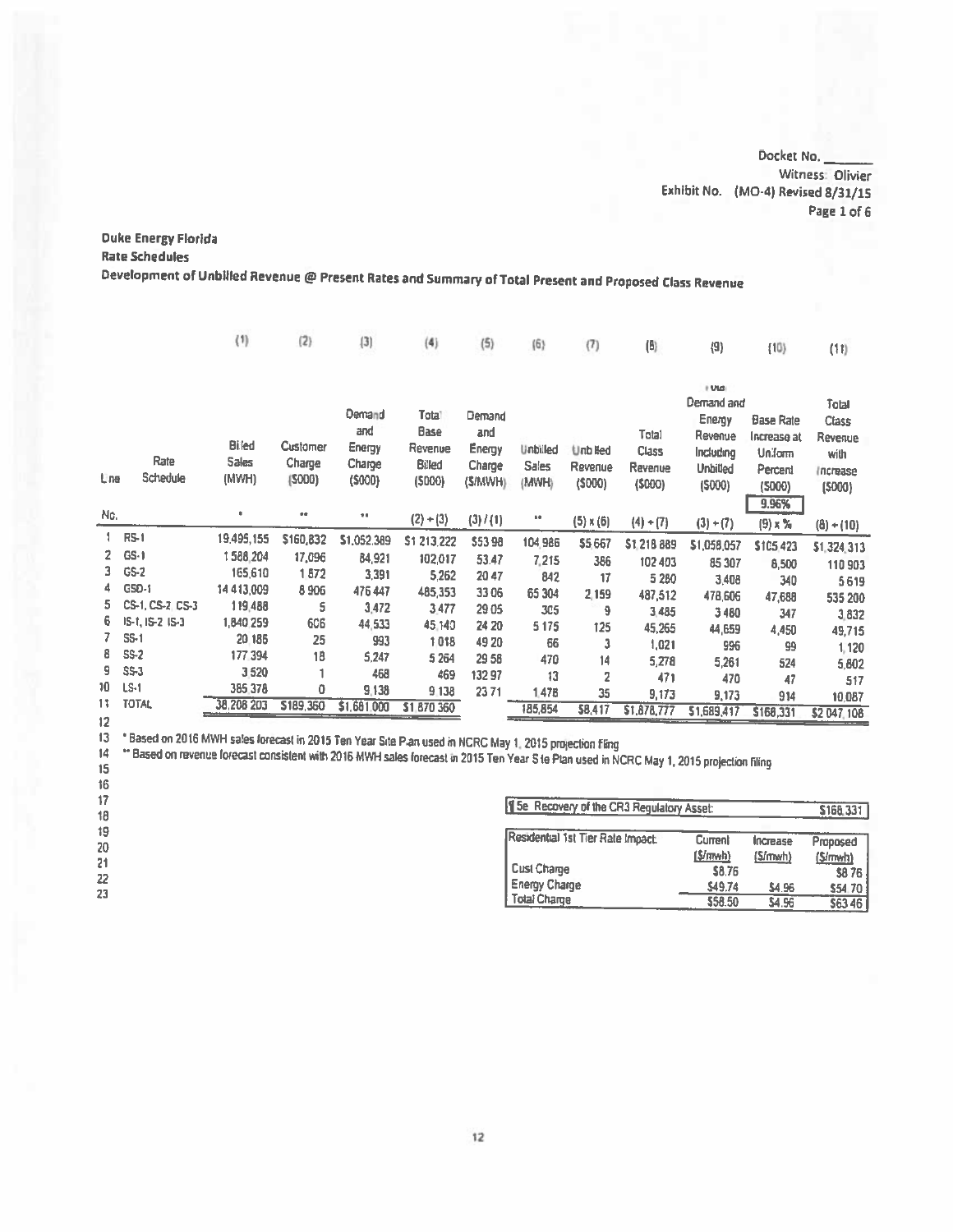#### Docket No. Witness: Olivier Exhibit No. (MO-4) Revised 8/31/15 Page 2 of 6

#### **Ouke Energy Florida Rate Schedules Detailed Unit Charges by Rate Schedule** 2013 Re-Settlement for 1/1/2016 Effective Date

| Rale<br>Schedule     | <b>Type of Charge</b>                                       | 1/1/2015<br><b>Current/Prior</b><br>Rate | 1/1/2016<br>Proposed<br>Rate              |
|----------------------|-------------------------------------------------------------|------------------------------------------|-------------------------------------------|
| <b>SC-1</b>          | Initial Connection - S                                      | 61.00                                    |                                           |
|                      | Reconnection - \$                                           |                                          | 61.00                                     |
|                      | Transfer of Account - No LSA Contract - \$                  | 28.00                                    | 28 00                                     |
|                      |                                                             | 26 00                                    | 28.00                                     |
|                      | Transfer of Account - LSA Contract Required - \$            | 10.00                                    | 1000                                      |
|                      | Reconnect After Disconnect For Non-Pay - \$                 | 40.00                                    | 40 00                                     |
|                      | Reconnect After Disconnect For Non-Pay After Hours -\$      | 50 00                                    | 50 00                                     |
|                      | Investigation of Unauthorized Use - (RPI)                   | 75 00                                    | 75.00                                     |
|                      | Late Payment Charge                                         | > \$5.00 or 1.5%                         | > \$5.00 or 1.5%                          |
|                      | <b>Raturned Check Charge</b>                                | $$25i$ $~0$ $~0$ $$50$                   |                                           |
|                      |                                                             | $530$ if $\leq 5300$                     | 325 if <= \$50<br>$530$ if $\approx 5300$ |
|                      |                                                             | $540$ $\mu$ <= \$800                     | $$40$ if $\leq 3800$                      |
|                      |                                                             | 5% if > \$800                            | $5%$ if $> 5800$                          |
| $TS-1$               | Temporary Service Extension - Monthly S                     |                                          |                                           |
|                      |                                                             | 227 00                                   | 227 00                                    |
| $RS-1$               | Customer Charge - \$ per Line of Billing                    |                                          |                                           |
| <b>RST-1</b>         | Slandard                                                    | 876                                      |                                           |
| <b>RSS-1</b>         | Seasonal (RSS-1)                                            | 4.58                                     | <b>B75</b>                                |
| <b>RSL-1</b>         | <b>Time of Use</b>                                          |                                          | 4 58                                      |
| <b>RSL-2</b>         | Single Phase                                                | 16.19                                    | 16 19                                     |
| (RST closed          | <b>Three Phase</b>                                          | 16.19                                    | 16 19                                     |
| 2/10/2010)           | <b>Customer CIAC Paid</b>                                   | 876                                      | 8.76                                      |
|                      | TOU Metering CIAC - \$ One Time Charge                      | 90.00                                    | 90.00                                     |
|                      | Energy and Demand Charge - cerits per KWH                   |                                          |                                           |
|                      | Standard                                                    |                                          |                                           |
|                      | $0 - 1,000$ KWH                                             | 4974                                     |                                           |
|                      | Over 1,000 KWH                                              | 6.336                                    | 5470                                      |
|                      | Time of Use - On Peak                                       | 15.360                                   | 6 9 67                                    |
|                      | Time of Use - Off Peak                                      | 0 8 5 3                                  | 16 890<br>0938                            |
|                      |                                                             |                                          |                                           |
| GS-1<br><b>GST-1</b> | Customer Charge - 5 per Line of Billing<br>Standard         |                                          |                                           |
|                      | Unmelered                                                   |                                          |                                           |
|                      | Secondary                                                   | 6 5 4                                    | 654                                       |
|                      | Primary                                                     | 11.59                                    | 11.59                                     |
|                      | Transmission                                                | 146 56                                   | 146 56                                    |
|                      | Time of Use                                                 | 722.90                                   | 722.90                                    |
|                      | <b>Single Phase</b>                                         | 1901                                     |                                           |
|                      | <b>Three Phase</b>                                          |                                          | 19.01                                     |
|                      | <b>Customer CIAC Pald</b>                                   | 19.01<br>11.59                           | 1901                                      |
|                      | Primary                                                     | 153 99                                   | 1159                                      |
|                      | Transmission                                                | 730 32                                   | 153.99<br>73032                           |
|                      |                                                             |                                          |                                           |
|                      | TOU Metering CIAC - \$ One Time Charge                      | 132 00                                   | 132.00                                    |
|                      | Energy and Demand Charge - cents per KWH<br><b>Standard</b> |                                          |                                           |
|                      | Time of Use - On Peak                                       | 5403                                     | 5941                                      |
|                      | Time of Use - Off Peak                                      | 15 335                                   | 16.863                                    |
|                      | Premium Distribution Charge - cents per KWH                 | 0831                                     | 0914                                      |
|                      |                                                             | 0738                                     | 0.812                                     |
|                      | Meter Voltage Adjustment - % of Demand & Energy Charges     |                                          |                                           |
|                      | Primary                                                     | 1.0%                                     | 10%                                       |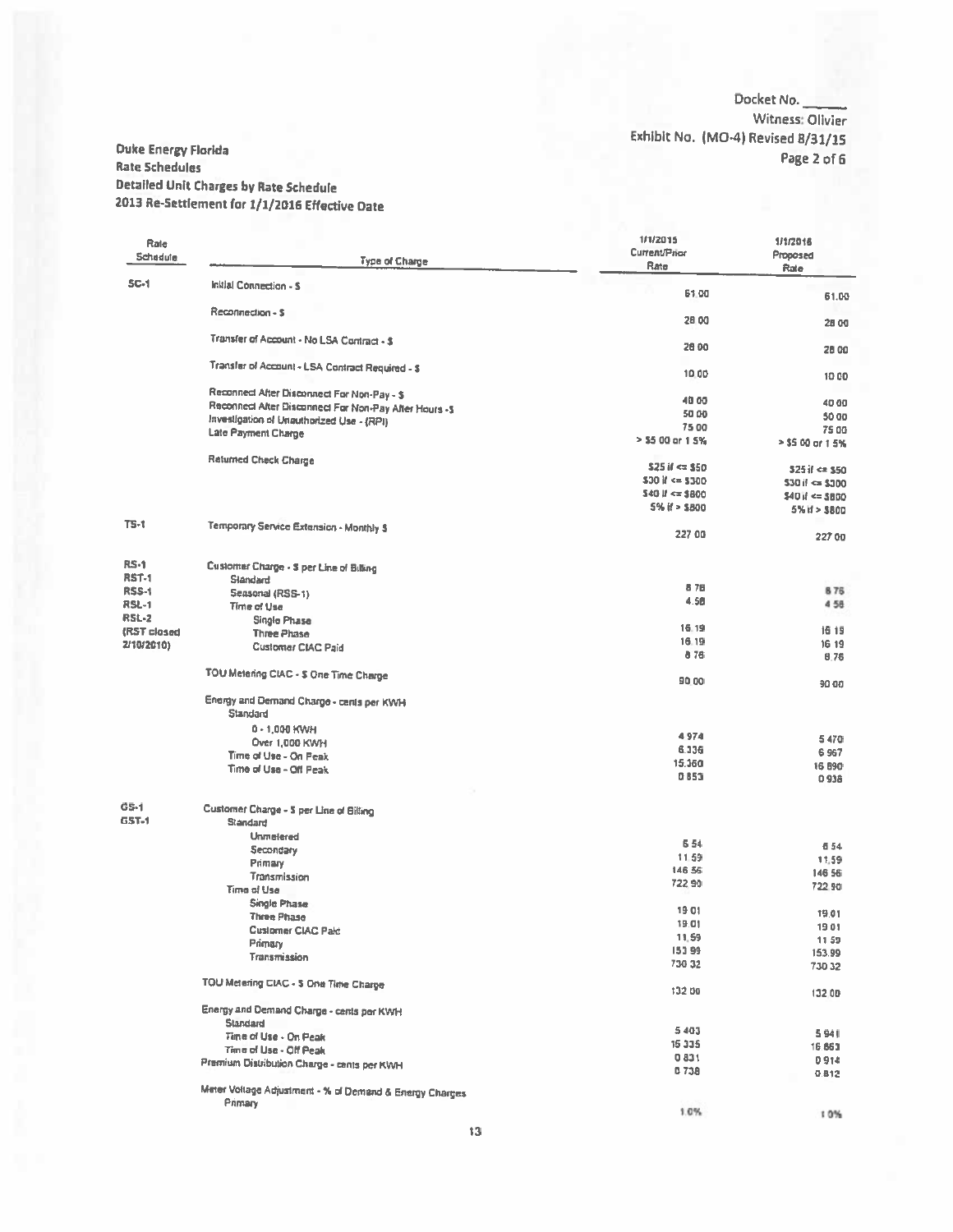Docket No. Witness: Olivier Exhibit No. (MO-4) Revised 8/31/15 Page 3 of 6

#### **Duke Energy Florida** Rate Schedules **Detailed Unit Charges by Rate Schedule** 2013 Re-Settlement for 1/1/2016 Effective Date

| Rate<br>Schedule              | <b>Type of Charge</b>                                   | 1/1/2015<br>Current/Prior<br>Rate | 1/1/2016<br>Proposed<br>Rale |
|-------------------------------|---------------------------------------------------------|-----------------------------------|------------------------------|
|                               | Transmission                                            |                                   |                              |
|                               | Equipment Rental - % of Installed Equipment Cost        | 20%<br>167%                       | 20%<br>1.67%                 |
| $GS-2$                        | Customer Charge - \$ per Line of Billing                |                                   |                              |
|                               | <b>Slandard</b>                                         |                                   |                              |
|                               | Unmetered                                               | <b>654</b>                        |                              |
|                               | Metered                                                 | 1159                              | 6.54<br>11.59                |
|                               | Energy and Demand Charge - cents per KWH                |                                   |                              |
|                               | Standard                                                |                                   |                              |
|                               |                                                         | 2046                              | 2 2 5 2                      |
|                               | Premium Distribution Charge - cents per KWH             |                                   |                              |
|                               |                                                         | 0149                              | 0.164                        |
| <b>GSD-1</b><br><b>GSDT-1</b> | Customer Charge - \$ per Line of Billing                |                                   |                              |
|                               | Standard                                                |                                   |                              |
|                               | Secondary<br>Primary                                    | 11.59                             | 1159                         |
|                               | <b>Transmission</b>                                     | 146 56                            | 146 56                       |
|                               | Time of Use                                             | 72290                             | 72290                        |
|                               | Secondary                                               |                                   |                              |
|                               | Secondary - Customer CIAC paid                          | 1901                              | 1901                         |
|                               | Primary                                                 | 1159                              | 11.59                        |
|                               | Primary - Customer CIAC paid                            | 15399<br>146 55                   | 15399                        |
|                               | Transmission                                            | 730 32                            | 146 56                       |
|                               | <b>Transmission Customer CIAC paid</b>                  | 72290                             | 730 32<br>722 90             |
|                               | Demand Charge - \$ per KW<br>Standard                   |                                   |                              |
|                               |                                                         | 5.06                              | 556                          |
|                               | Time of Use                                             |                                   |                              |
|                               | Base                                                    |                                   |                              |
|                               | On Peak                                                 | 124<br>376                        | 1.36                         |
|                               |                                                         |                                   | 4 13                         |
|                               | Delivery Voltage Credits - \$ per KW                    |                                   |                              |
|                               | Primary<br>Transmission                                 | 0.40                              | 0.44                         |
|                               |                                                         | 149                               | 164                          |
|                               | Premium Distribution Charge - \$ per KW                 |                                   |                              |
|                               |                                                         | 109                               | 120                          |
|                               | Energy Charge - cents per KWH                           |                                   |                              |
|                               | Standard                                                | 2 2 5 6                           |                              |
|                               | Time of Use - On Peak                                   | 4911                              | 2481                         |
|                               | Time of Use - Off Peak                                  | 0.824                             | 5400<br>0906                 |
|                               |                                                         |                                   |                              |
|                               | Meler Voltage Adjustment - % of Demand & Energy Charges |                                   |                              |
|                               | Primary                                                 |                                   |                              |
|                               | Transmission                                            | 10%<br>$2.0\%$                    | 1.0%                         |
|                               | Power Factor - \$ per KVar                              | 029                               | 20%                          |
|                               | Equipment Rental - % of Installed Equipment Cost        | 1 67%                             | 032<br>1.57%                 |
|                               |                                                         |                                   |                              |
| CS-1                          |                                                         |                                   |                              |
| CS-2                          | Customer Charge - \$ per Line of Billing                |                                   |                              |
| CS-1                          | Secondary                                               |                                   |                              |
| CST-1                         | Primary                                                 | 75 96                             | 75 96                        |
| CST-2                         | Transmission                                            | 21093                             | 21093                        |
| CST-3                         |                                                         | 787 26                            | 787 26                       |

Demand Charge - \$ per KW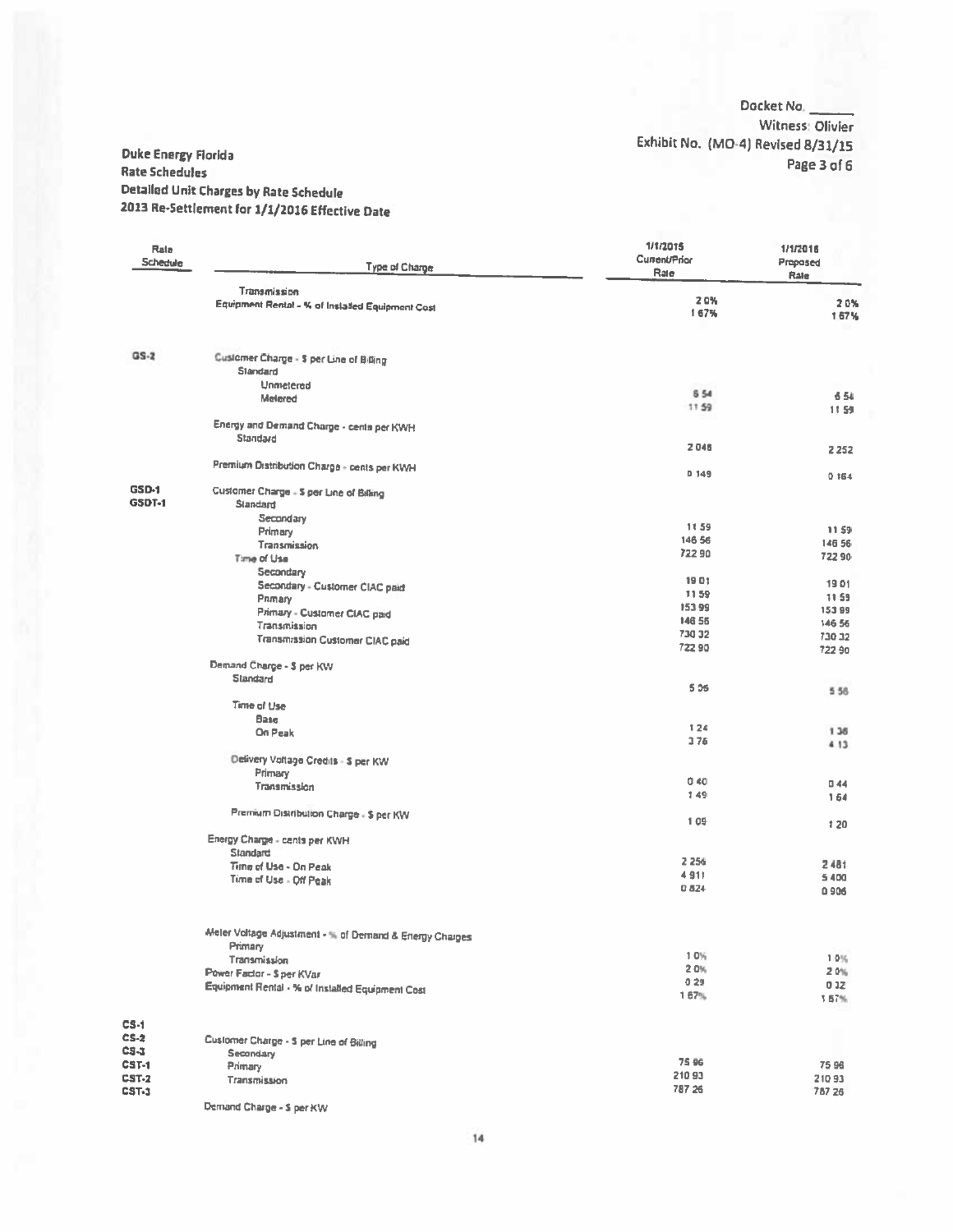#### Docket No. Witness: Olivier Exhibit No. (MO-4) Revised 8/31/15 Page 4 of 6

#### Duke Energy Florida **Rate Schedules** Detailed Unit Charges by Rate Schedule 2013 Re-Settlement for 1/1/2016 Effective Date

| Rate<br>Schedule | Type of Charge                                                                                        | 1/1/2015<br>Current/Prior<br>Rate | 1/1/2016<br>Proposed<br>Rale |  |
|------------------|-------------------------------------------------------------------------------------------------------|-----------------------------------|------------------------------|--|
|                  | <b>Standard</b>                                                                                       | 8 13                              |                              |  |
|                  | Time of Usa                                                                                           |                                   | 8 94                         |  |
|                  | <b>Base</b>                                                                                           |                                   |                              |  |
|                  | On Peak                                                                                               | 121                               | 133                          |  |
|                  |                                                                                                       | 686                               | 754                          |  |
|                  | <b>Curtailable Demand Credit</b>                                                                      |                                   |                              |  |
|                  | CS-1, CST-1 - 5 per KW of Curtailable Demand (CST=on peak)                                            |                                   |                              |  |
|                  | CS-2, CST-2 - \$ per KW LF adjusted Demand                                                            | 4.68                              | 4 68                         |  |
|                  | CS-3, CST-3 - \$ per KW of Contract Demand                                                            | 8 16                              | 816                          |  |
|                  |                                                                                                       | 8.15                              | 8 1 6                        |  |
|                  | Delivery Voltage Credits - \$ per KW                                                                  |                                   |                              |  |
|                  | Primary                                                                                               |                                   |                              |  |
|                  | Transmission                                                                                          | 040                               | 0.44                         |  |
|                  |                                                                                                       | 149                               | 164                          |  |
|                  | Premium Distribution Charge - \$ per KW                                                               |                                   |                              |  |
|                  |                                                                                                       | 109                               | 120                          |  |
|                  | Energy Charge - cents per KWH                                                                         |                                   |                              |  |
|                  | <b>Standard</b>                                                                                       | 1 485                             |                              |  |
|                  | Time of Use - On Peak                                                                                 | 2725                              | 1633                         |  |
|                  | Time of Use - Off Peak                                                                                | 0819                              | 2997<br>0.901                |  |
|                  |                                                                                                       |                                   |                              |  |
|                  | Meter Voltage Adjustment - % of Demand & Energy Charges                                               |                                   |                              |  |
|                  | Primary                                                                                               |                                   |                              |  |
|                  | Transmission                                                                                          | 1.0%                              | 1.0%                         |  |
|                  | Power Factor - \$ per KVar                                                                            | 20%                               | 2.0%                         |  |
|                  | Equipment Rental - % of Installed Equipment Cost                                                      | 0.29                              | 032                          |  |
|                  |                                                                                                       | 1 67%                             | 1 67%                        |  |
| $15 - 1$         | Customer Charge - 5 per Line of Brling                                                                |                                   |                              |  |
| $15 - 2$         | <b>Secondary</b>                                                                                      |                                   |                              |  |
| $15T-1$          | Primary                                                                                               | 27895                             | 27895                        |  |
| $IST-2$          | <b>Transmission</b>                                                                                   | 413 54                            | 413.94                       |  |
|                  |                                                                                                       | 990 26                            | 990 26                       |  |
|                  | Demand Charge - \$ per KW                                                                             |                                   |                              |  |
|                  | Slandard                                                                                              | 6 8 8                             |                              |  |
|                  |                                                                                                       |                                   | 7.57                         |  |
|                  | <b>Time of Use</b>                                                                                    |                                   |                              |  |
|                  | <b>Base</b>                                                                                           | 1.09.                             | 1.20                         |  |
|                  | On Peak                                                                                               | 6.02                              | 662                          |  |
|                  |                                                                                                       |                                   |                              |  |
|                  | Interruptible Demand Credit                                                                           |                                   |                              |  |
|                  | IS-1: IST-1 - \$ per KW of Billing Demand (IST= on peak)<br>IS-2, IST-2 - 5 per KW LF Adjusted Demand | 6 24                              | 6 24                         |  |
|                  |                                                                                                       | 1088                              | <b>1088</b>                  |  |
|                  | Delivery Voltage Credits - \$ per KW                                                                  |                                   |                              |  |
|                  | Primary                                                                                               |                                   |                              |  |
|                  | Transmission                                                                                          | 0.40                              | 044                          |  |
|                  |                                                                                                       | 149                               | 164                          |  |
|                  | Premium Distribution Charge - \$ per KW                                                               | 109                               | 120                          |  |
|                  | Energy Charge - cents per KWH                                                                         |                                   |                              |  |
|                  | <b>Standard</b>                                                                                       | 0995                              | 1094                         |  |
|                  | Time of Use - On Peak                                                                                 | 1394                              | 1533                         |  |
|                  | Time of Use - Off Peak                                                                                | 0813                              | 0894                         |  |
|                  |                                                                                                       |                                   |                              |  |
|                  |                                                                                                       |                                   |                              |  |

#### Meter Voltage Ad ustment - % of Demand & Energy Charges Primary

 $\bf 15$ 

10%

10%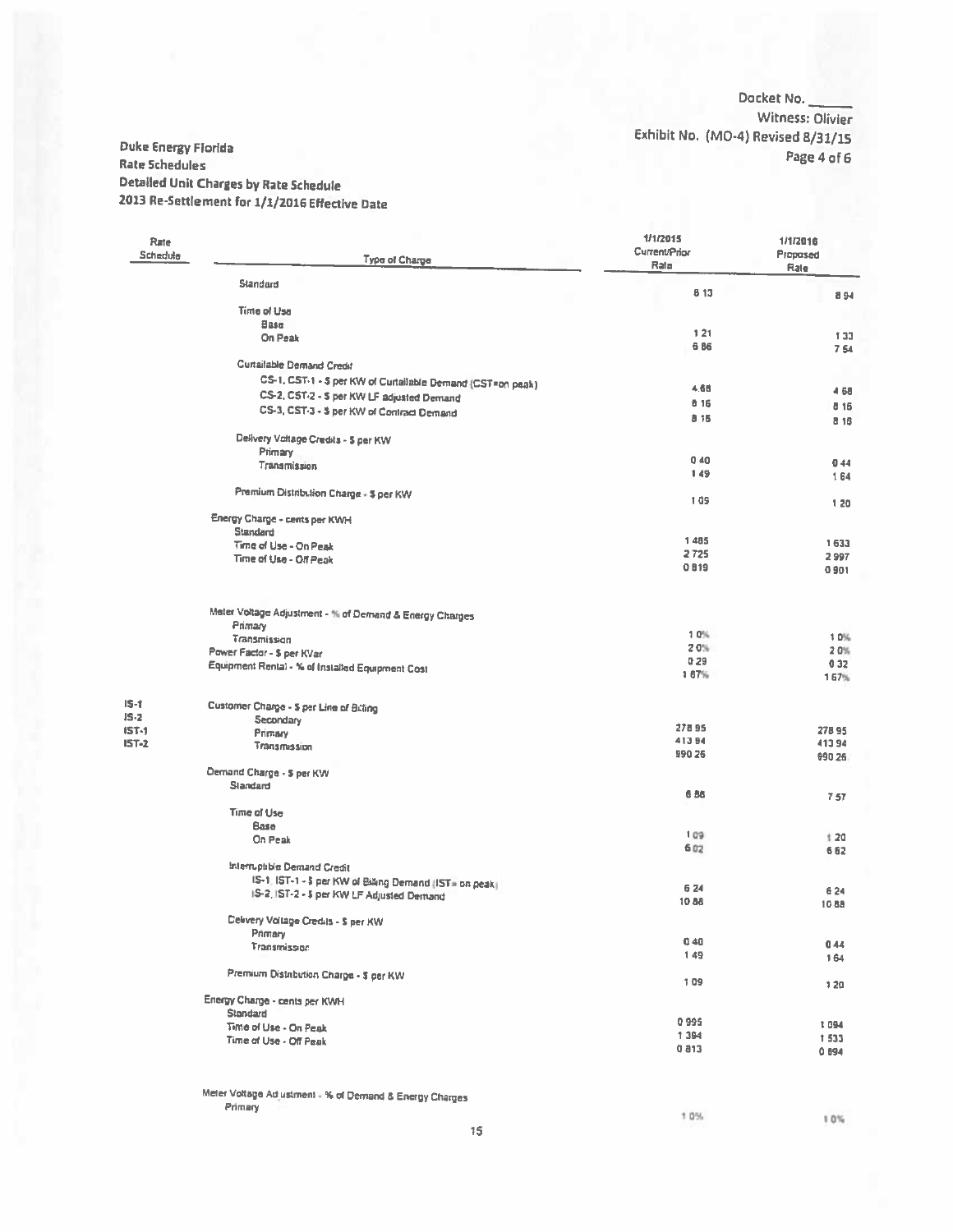Docket No. Witness: Olivier Exhibit No. (MO-4) Revised 8/31/15 Page 5 of 6

#### **Duke Energy Florida Rate Schedules Detailed Unit Charges by Rate Schedule** 2013 Re-Settlement for 1/1/2016 Effective Date

| Rate<br>Schedule | Type of Charge                                                                                               |     | 1/1/2015<br><b>Current/Prior</b><br>Rate | 1/1/2016<br>Proposed<br>Rate |
|------------------|--------------------------------------------------------------------------------------------------------------|-----|------------------------------------------|------------------------------|
|                  | Transmission                                                                                                 |     | 2.0%                                     |                              |
|                  | Power Factor - \$ per KVar                                                                                   |     | 0.29                                     | 20%                          |
|                  | Equipment Rental - % of Installed Equipment Cost                                                             |     | 167%                                     | 032<br>167%                  |
| $LS-1$           | Customer Charge - \$ per Line of Billing<br>Slandard                                                         |     |                                          |                              |
|                  | Unmetered                                                                                                    |     |                                          |                              |
|                  | Metered                                                                                                      |     | 119<br>342                               | 1 1 9<br>342                 |
|                  | Energy and Demand Charge - cents per KWH                                                                     |     |                                          |                              |
|                  | Standard                                                                                                     |     |                                          |                              |
|                  |                                                                                                              |     | 2 132                                    | 2 3 4 4                      |
|                  | Fixture & Maintenance Charges - \$ per fixture                                                               |     | per type                                 | per type.                    |
|                  | Pole Charges - \$ per pole                                                                                   |     | per type                                 | per type                     |
|                  |                                                                                                              |     |                                          |                              |
|                  | Other Fixture Charge Rate - % of Installed Fixture Cost<br>Other Pole Charge Rate - % of installed Pole Cost |     | 1 59%                                    | 1 59%                        |
|                  |                                                                                                              |     | 182%                                     | 1 82%                        |
| $$S-1$           | Customer Charge - \$ per Line of Billing                                                                     |     |                                          |                              |
|                  | Secondary                                                                                                    |     |                                          |                              |
|                  | Primary                                                                                                      |     | 10071<br>235 69                          | 10071                        |
|                  | Transmission                                                                                                 |     | 81202                                    | 235 69                       |
|                  | <b>Customer Owned</b>                                                                                        |     | <b>B121</b>                              | 81202<br>8121                |
|                  | Base Rate Energy Customer Charge - cents per KWH                                                             |     | 0 9 8 2                                  | 1060                         |
|                  | Distribution Charge - 3 per KW                                                                               |     |                                          |                              |
|                  | Applicable to Specified SB Capacity                                                                          |     | 1.99                                     | 219                          |
|                  | Generation and Transmission Capacity Charge                                                                  |     |                                          |                              |
|                  | Greater of : - \$ per KW                                                                                     |     |                                          |                              |
|                  | Monthly Reservation Charge                                                                                   |     |                                          |                              |
|                  | <b>Applicable to Specified SB Capacity</b>                                                                   |     | 1 1 0 9                                  |                              |
|                  | Peak Day Utilized SB Power Charge of                                                                         |     | $Q$ \$28                                 | 1219                         |
|                  | Delivery Voltage Credits - \$ per KW                                                                         |     |                                          | 0501                         |
|                  | Primary                                                                                                      |     |                                          |                              |
|                  | Transmission                                                                                                 |     | 036                                      | 040                          |
|                  | Premum Distribution Charge - \$ per KW                                                                       | nia | n/a                                      |                              |
| 55-2             |                                                                                                              |     | 101                                      | 1.11                         |
|                  | Customer Charge - \$ per Line of Billing                                                                     |     |                                          |                              |
|                  | Secondary<br>Primary                                                                                         |     | 30371                                    | 30371                        |
|                  | Transmission                                                                                                 |     | 438 68                                   | 438 68                       |
|                  | <b>Customer Owned</b>                                                                                        |     | 101502                                   | 1.015 02                     |
|                  |                                                                                                              |     | 264 20                                   | 284 20                       |
|                  | Base Rote Energy Customer Charge - cents per KWH                                                             |     | 0971                                     | 1065                         |
|                  | Distribution Charge - \$ per KW                                                                              |     |                                          |                              |
|                  | Applicable to Specified SB Capacity                                                                          |     | 1.99                                     | 2.19                         |
|                  | Generalion and Transmission Capacity Charge                                                                  |     |                                          |                              |
|                  | Greater of : - \$ per KW                                                                                     |     |                                          |                              |
|                  | Monthly Reservation Charge                                                                                   |     |                                          |                              |
|                  | Applicable to Specified SB Capacity                                                                          |     |                                          |                              |
|                  | Peak Day Utilized SB Power Charge of                                                                         |     | 1 1 0 9                                  | 1219                         |
|                  |                                                                                                              |     | 0528                                     | 0.581                        |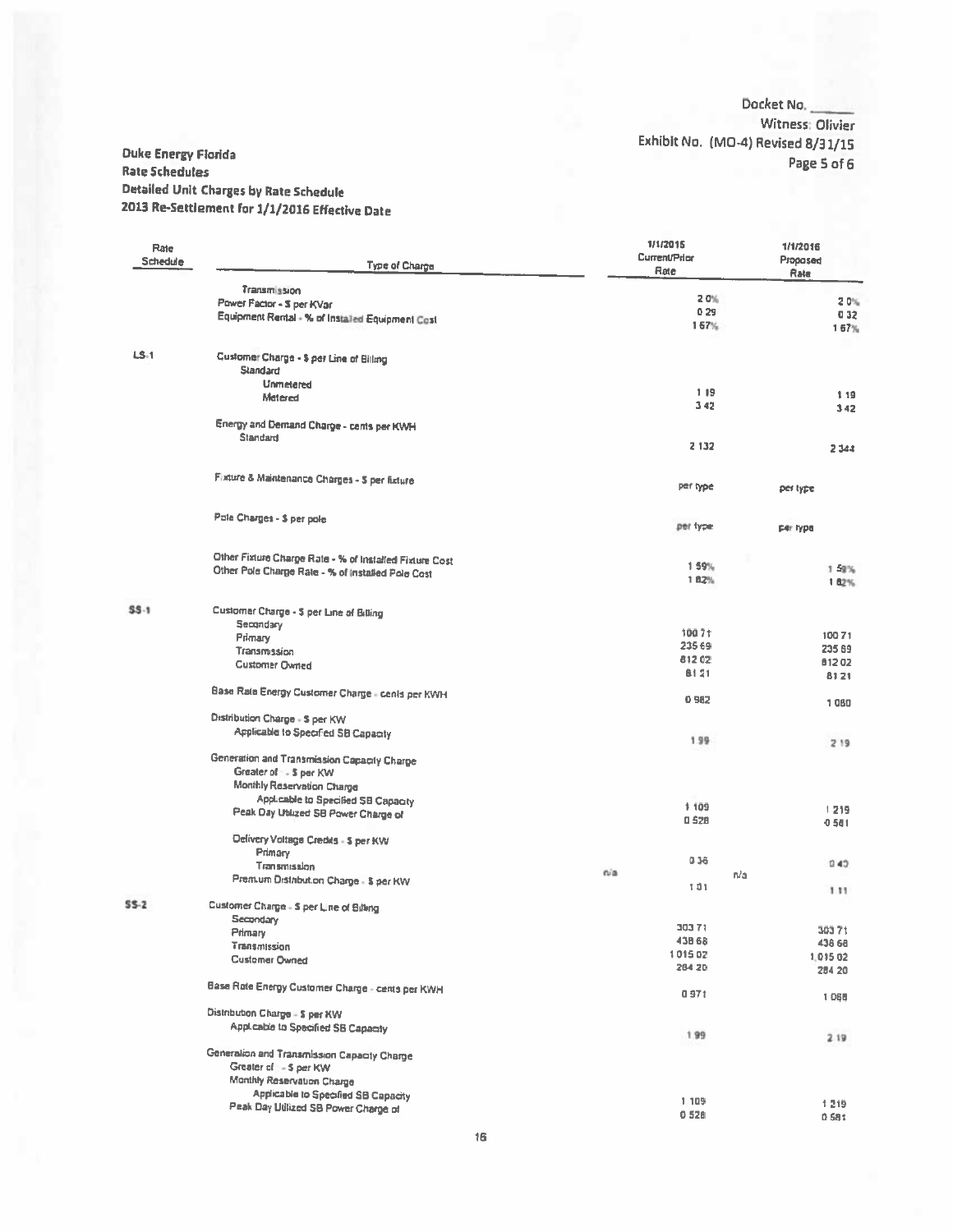Docket No. -Witness: Olivier Exhibit No. (MO-4) Revised 8/31/15 Page 6 of 6

#### **Duke Energy Florida Rate Schedules Detailed Unit Charges by Rate Schedule** 2013 Re-Settlement for 1/1/2016 Effective Date

| Rate<br>Schedule | <b>Type of Charge</b>                                                     |     | 1/1/2015<br>Current/Prior<br>Rate |     | 1/1/2016<br>Proposed<br>Rate |
|------------------|---------------------------------------------------------------------------|-----|-----------------------------------|-----|------------------------------|
|                  | Interruptible Capacity Credit - \$ per KW                                 |     |                                   |     |                              |
|                  |                                                                           |     |                                   |     |                              |
|                  | Monthly Reservation Credit                                                |     | 0979                              |     | 0979                         |
|                  | Daily Demand Cred t                                                       |     | 0 466                             |     | 0466                         |
|                  | Delivery Voltage Credits - \$ per KW                                      |     |                                   |     |                              |
|                  | Primary                                                                   |     |                                   |     |                              |
|                  | <b>Transmission</b>                                                       |     | 0.36                              |     | 0.40                         |
|                  | Premium Distribution Charge - \$ per KW                                   | n/a |                                   | n'n |                              |
|                  |                                                                           |     | 101                               |     | 111                          |
| 55-1             | Customer Charge - \$ per Line of Billing                                  |     | ×                                 |     |                              |
|                  | Secondary                                                                 |     | 10071                             |     |                              |
|                  | Primary                                                                   |     | 235 69                            |     | 10071                        |
|                  | Transmission                                                              |     | 81202                             |     | 235 69                       |
|                  | <b>Customer Owned</b>                                                     |     |                                   |     | 812.02                       |
|                  |                                                                           |     | 8121                              |     | 8121                         |
|                  | Base Rale Energy Customer Charge - cents per KWH                          |     | 0974                              |     | 1071                         |
|                  | Distribution Charge - \$ per KW                                           |     |                                   |     |                              |
|                  | Applicable to Specified SB Capacity                                       |     | 199                               |     |                              |
|                  |                                                                           |     |                                   |     | 219                          |
|                  | Generation and Transmission Capacity Charge                               |     |                                   |     |                              |
|                  | Greater of : - \$ per KW                                                  |     |                                   |     |                              |
|                  | Monthly Reservation Charge                                                |     |                                   |     |                              |
|                  | Applicable to Specified SB Capacity                                       |     |                                   |     |                              |
|                  | Peak Day Utilized SB Power Charge of                                      |     | 1 109                             |     | 1219                         |
|                  |                                                                           |     | 0528                              |     | 0.581                        |
|                  | Curtailable Capacity Credit - 5 per KW                                    |     |                                   |     |                              |
|                  | Monthly Reservation Credit                                                |     |                                   |     |                              |
|                  | <b>Daily Demand Credit</b>                                                |     | 0734                              |     | D 734                        |
|                  |                                                                           |     | 0350                              |     | 0350                         |
|                  | Delivery Voltage Credits - \$ per KW                                      |     |                                   |     |                              |
|                  | Primary                                                                   |     | 0.36                              |     | 040                          |
|                  | Transmission                                                              | n/a |                                   | n/a |                              |
|                  | Premium Distribution Charge - \$ per KW                                   |     | 101                               |     | 1.11                         |
|                  | Gross Receipts Tax                                                        |     | 2 564 1%                          |     | 25641%                       |
|                  |                                                                           |     |                                   |     |                              |
|                  | Rate Adjustment                                                           |     |                                   |     |                              |
|                  |                                                                           |     | 0.00%                             |     | 0.00%                        |
|                  | Rata Adjustment Effective Date                                            |     | 2/10/2010                         |     | 2/10/2010                    |
|                  |                                                                           |     |                                   |     |                              |
| Varous           | Supplemental Service under SS-1, SS-2, SS-3 - (otherwise applicable rate) |     |                                   |     |                              |
|                  | <b>Customer Charge</b>                                                    |     |                                   |     |                              |
|                  |                                                                           |     | 0 <sub>D</sub>                    |     | 0.00                         |
| <b>GSLM-2</b>    | Capacity Credit                                                           |     |                                   |     |                              |
|                  | <= 200 CRH                                                                |     | 4.50                              |     |                              |
|                  | > 200 CRH                                                                 |     | 5.40                              |     | 4.50                         |
|                  |                                                                           |     |                                   |     | 543                          |